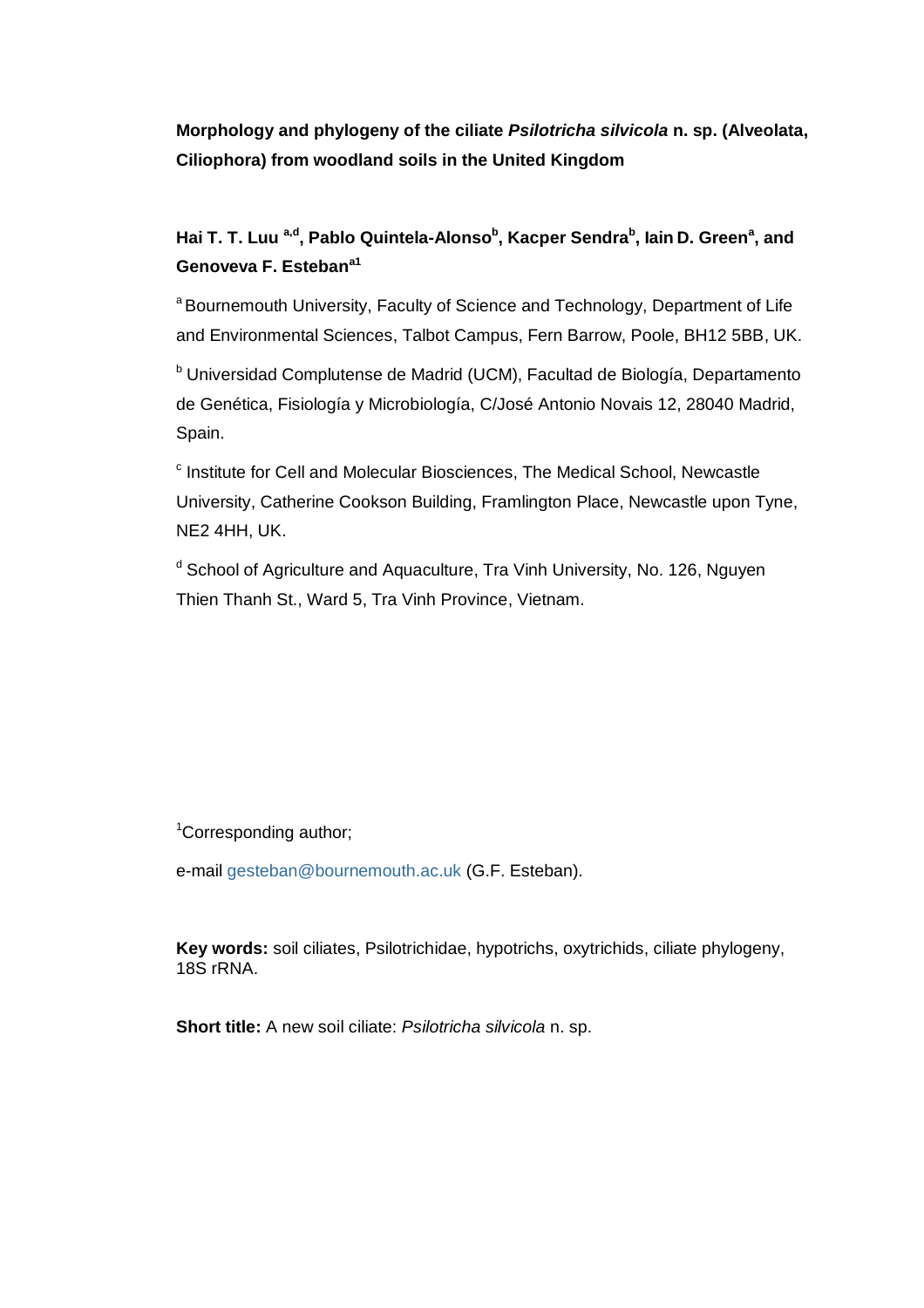# **ABSTRACT**

**The genus** *Psilotricha* **was established by Stein in 1859, with** *P. acuminata* **as the type species within the family Oxytrichidae. This species lacked a full description until it was re-discovered in 2001, showing that its morphological and morphogenetic characters confirmed the inclusion in the family Oxytrichidae. Since then, the genus** *Psilotricha* **has had a convoluted taxonomy despite the morphological evidence available. In this paper, we describe a new** *Psilotricha* **species,** *Psilotricha silvicola* **n. sp., from woodland soils in Southern England (United Kingdom). The morphology was investigated in live and protargol-impregnated specimens. Our findings show that** *P. silvicola* **n. sp. shares morphological characteristics with** *P. acuminata,* **including the distinctive cell shape and the long and sparse cirri. Phylogenetic analysis of the 18S rRNA gene places this new species within the family Oxytrichidae, nested apart from the family Psilotrichidae (which includes the genera** *Urospinula***,** *Psilotrichides* **and** *Hemiholosticha***), in a clade containing species of the family Oxytrichidae. Furthermore, the morphology of another** *Psilotricha* **species,** *P. viridis***, found in a freshwater pond in the same woodland area, is also here described, bringing additional insight into the taxonomy of the genus. Our findings provide further evidence for inclusion of the genus** *Psilotricha* **within the oxytrichids.**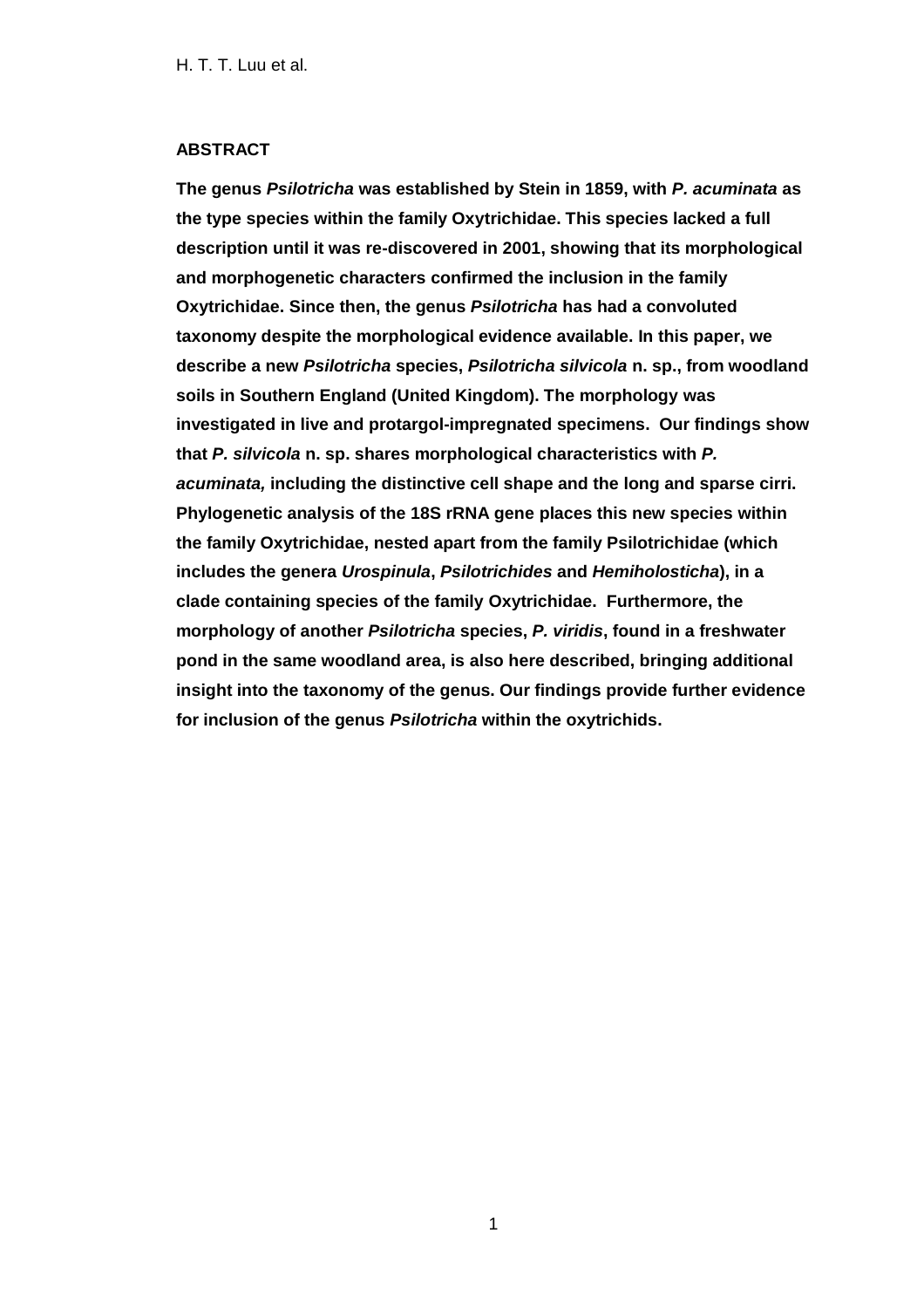# **Introduction**

*Psilotricha acuminata* was described as the type species of the hypotrich genus *Psilotricha* by Stein in 1859 (Stein 1859a, b) but its infraciliature remained unknown until 2001, when Esteban et al (2001a, b) re-discovered the species in grassland soils from Scotland (UK). Unfortunately, no molecular data are available for this species. Stein (1859b) had proposed the inclusion of the genus *Psilotricha* within the family Oxytrichidae, which was then corroborated by Esteban et al. (2001a) following morphological and morphogenetic findings in *P. acuminata*: having two rows of marginal cirri (one left and one right), reduced number of transverse cirri, presence of caudal cirri, and having long primary primordia in the early stages of the morphogenesis. Lynn (2008) and Heber et al. (2014) placed the genus in the family Psilotrichidae Bütschli, 1889, along with *Urospinul*a, *Hemiholosticha*, and *Psilotrichides* based on the diagnostic characters of absence of caudal cirri, even though *Psilotricha* as described by Stein (1859a) and Esteban et al. (2001a) does have three caudal cirri. The phylogenetic analysis performed by Heber et al. (2014) placed *Urospinula succisa*, the only sequenced species within the family Psilotrichidae at that time, in a clade containing species from the families Oxytrichidae, Kahliellidae and Halteriidae, although neither the position of *Urospinula* nor the position of its clade members were statistically supported. Recently, Luo et al. (2019) increased the taxon sampling within the family Psilotrichidae, including the description of a *Psilotrichides hawaiiensis* population (Heber et al., 2014), and a new species, *Hemiholosticha kahli*, both from Guam. The 18S rRNA gene phylogeny grouped them with *Urospinula succisa*, in a wellsupported monophyletic group, reinforcing their assignment to the family and shedding some light on the phylogeny of the Psilotrichidae.

Here, we describe a new species within the genus *Psilotricha* Stein, 1859, similar to, but distinct from *P. acuminata*, and we provide for the first time the 18S rRNA gene sequence of a species in the genus *Psilotricha.* Our findings provide further evidence that the genus *Psilotricha* does not belong to the family Psilotrichidae, but to the Oxytrichidae, as established by Stein (1859a, b) and Esteban et al. (2001a).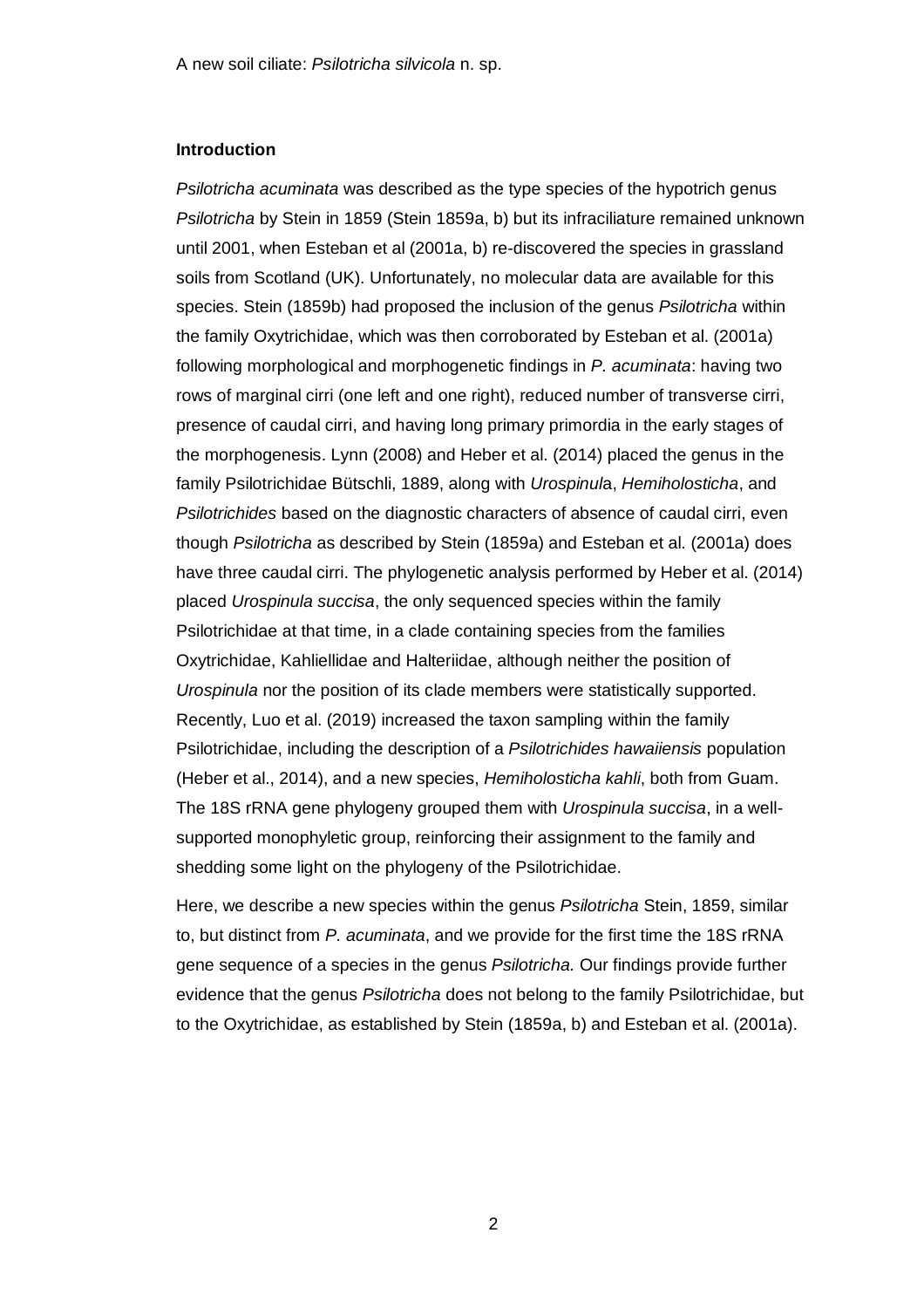# **Results**

Morphology of *Psilotricha silvicola* n. sp. (U.K. population)

Order Sporadotrichida Fauré-Fremiet, 1961

Family Oxytrichidae Ehrenberg, 1830

Genus *Psilotricha* Ehrenberg, 1831

# New species *silvicola*

Diagnosis: Medium-sized (usually 55-80 µm long) soil hypotrich ciliate with oblong or slightly rounded outline. Dorso-ventrally flattened with two sharp ribs on the dorsal side, one being longer and twisted, and more pronounced than the other. Cirri are very long and sparse. Lateral view of some cells shows a caudal tail produced by the twisted long dorsal rib. Adoral zone of membranelles occupying 46 % of cell length, on average composed of 23 membranelles. The ventral side includes one right marginal row of cirri, and one left marginal row of cirri. The infraciliature on the ventral surface includes three frontal cirri, four fronto-ventral cirri, one post-oral ventral cirrus, one pre-transverse ventral cirrus, three transverse cirri, and three caudal cirri, the latter originating from dorsal kineties 1, 3 and 4, respectively. The dorsal infraciliature is composed of five dorsal kineties, including one dorso-marginal kinety. Two macronuclear nodules, with one micronucleus placed between them; some cells may have additional one micronucleus anterior to the first macronuclear nodule.

Etymology: *silvicola*, meaning living in or inhabiting a forest, forests or woods, referring to the woodland area from where the new species was isolated at the East Stoke Fen Nature Reserve.

Type material: holotype and paratypes: a permanent preparation slide with protargol-impregnated specimens has been deposited in the Natural History Museum, London (United Kingdom). The holotype is marked with a black circle. Accession number: NHMUK 2020.8.12.1. The species is registered with ZooBank (urn:lsid:zoobank.org:pub:483C0224-F61D-4EA3-8818-02128BEA36CC).

Type locality: East Stoke Fen Nature Reserve, East Stoke, Wareham, Dorset (United Kingdom). Grid reference SY 86531 86614.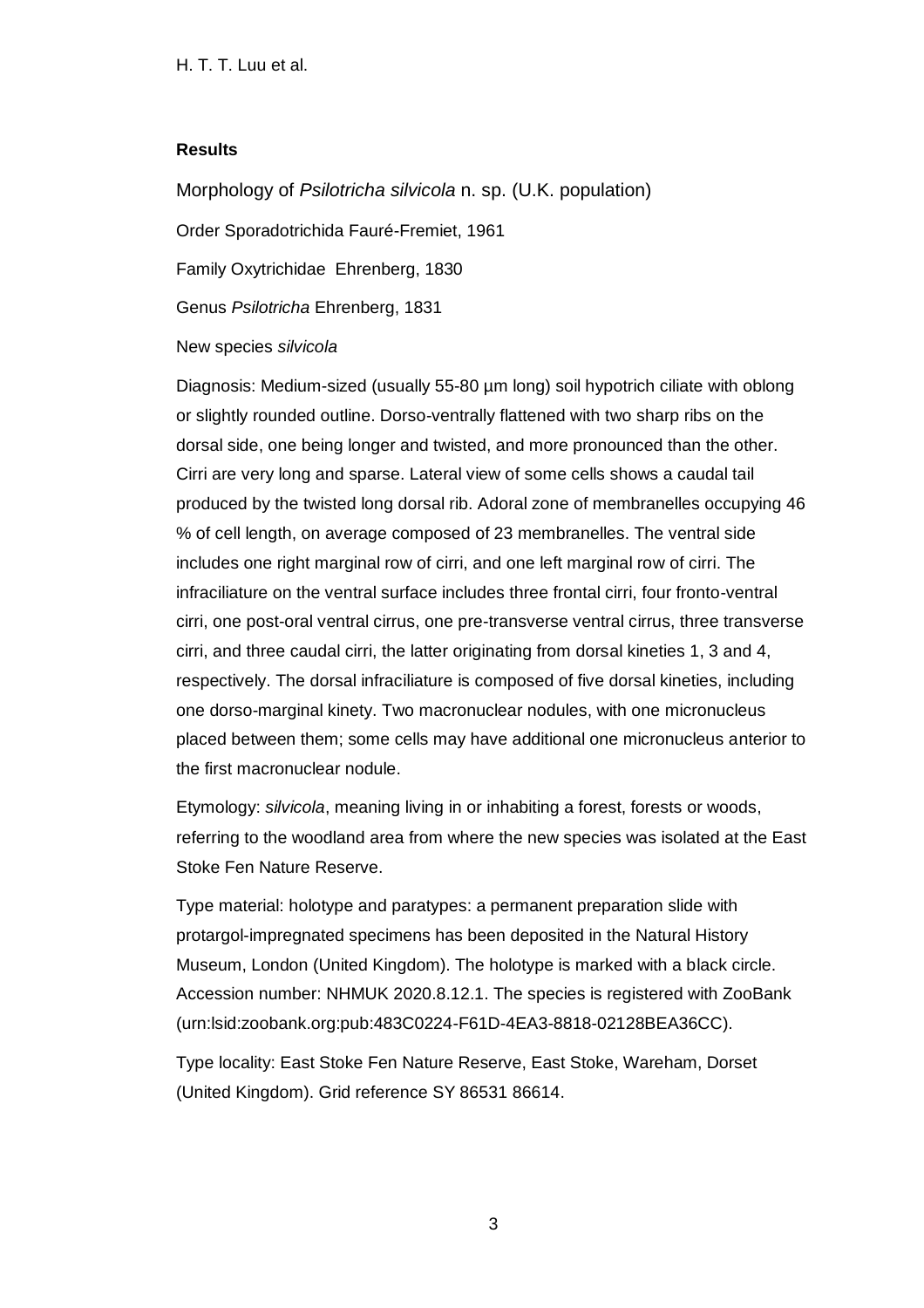Gene sequence: The 18S rRNA gene sequence of *Psilotricha silvicola* has been deposited in the GenBank under the accession number: MN567690.1. It is 1,766 base pairs long.

Description: the size of the living cells is 55-80 µm long x 30-50 µm wide, usually about 65 x 40 µm (Table 1). Cells are colourless but can also be slightly greyish due to the presence of particles in the cytoplasm (Fig. 1A, B). The cirri are very long and sparse - a common morphological feature of the genus *Psilotricha*. *P. silvicola* n. sp. has three types of movement: swimming, crawling, and filter-feeding (Fig. 1D), as also observed in *P. acuminata* (Esteban et al. 2001a).

Living cells are oblong or slightly rounded in outline, dorso-ventrally flattened (Fig. 1A, B), resembling ciliates of the genus *Euplotes*. Cells of older populations are more elongated than younger ones. The anterior and posterior ends are rounded but the latter can also be pointed (Figs 1A and 2A). The single contractile vacuole is located in the middle of the cell, towards the left margin (Fig. 1E). The dorsal surface has two longitudinal ribs positioned to the left and right of the main longitudinal axis (Fig. 2A), with the one on the right being longer than the one on the left. The lateral view of some cells shows a caudal tail due to the twisted dorsal rib (Fig. 1C, D). All cells investigated had two macronuclear nodules, about  $9 \times 3 \text{ µm}$ , one in the anterior half of the cell, the other in the posterior half. There is one micronucleus, 3 µm across on average, positioned between the two macronuclei, and close to the equator of the cell (Fig. 1A, Table 1). However, 36% of the cells investigated presented two micronuclei, one between the two macronuclei, and the other one anterior to the first macronuclear nodule.

The adoral zone of membranelles (AZM) is well developed (occupies an average of 46 % of body length) and consists of 19-26 polykinetids (Figs 1 and 2, Table 1), each formed by three rows of kinetosomes, one of them is shorter than the rest. The cilia are long in anterior part of the AZM, and they decrease in length in the posterior part of the AZM. In protargol-stained specimens, the paroral membrane is formed by a zig-zag line of basal bodies that optically intersects the endoral membrane (Fig. 4A) although in several specimens it follows a parallel pattern.

The somatic ciliature of *P. silvicola* n. sp. on its ventral surface includes: three frontal cirri close to the edge of the anterior part of the cell, four fronto-ventral cirri, one post-oral ventral cirrus, one pre-transverse ventral cirrus, and three transverse cirri close to the posterior end of the cell, one to the right and two to the left of the cell axis (Figs 3A and 4A, Table 1). The pre-transverse ventral cirrus (PTVC) is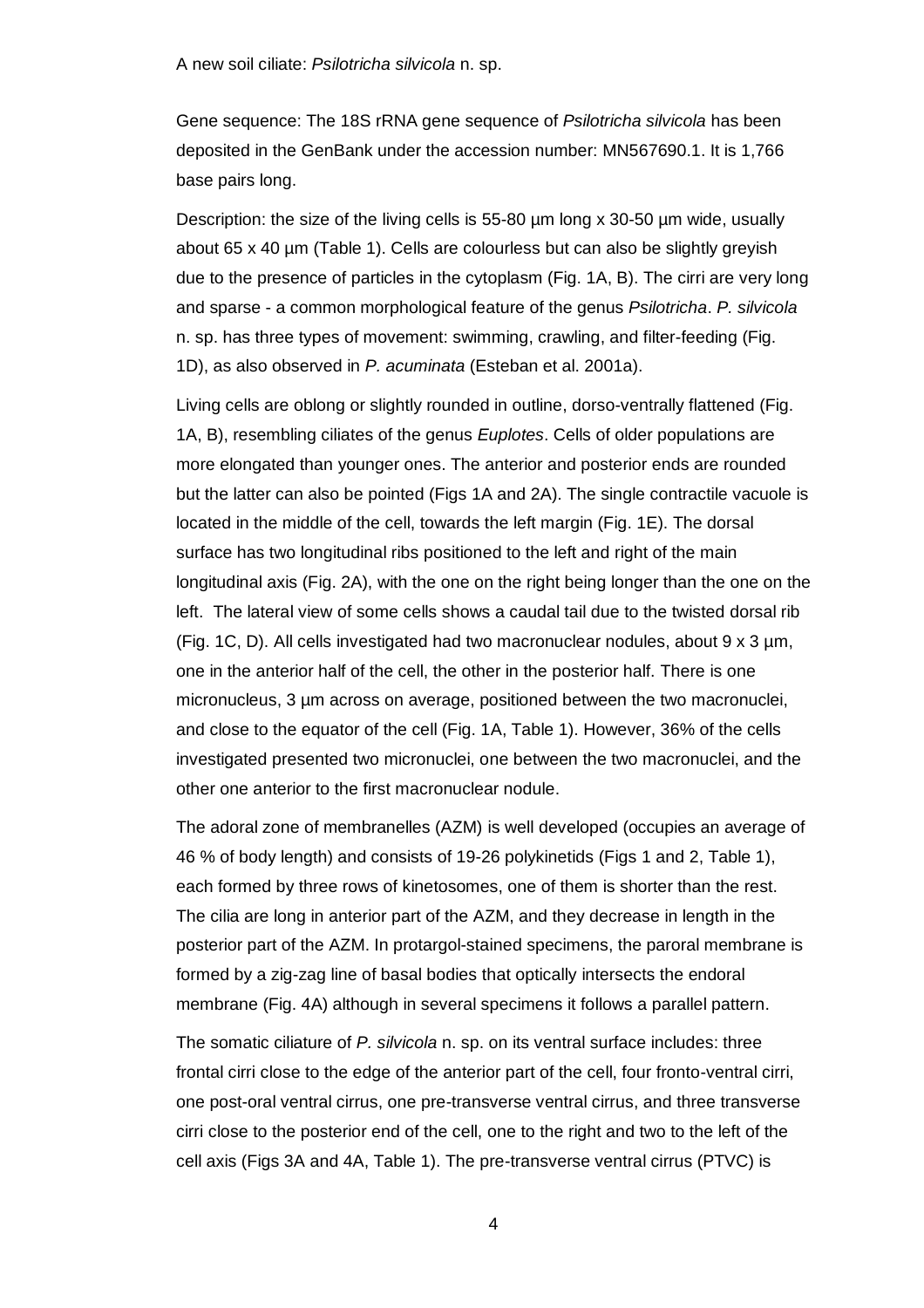smaller than the transverse cirri (TC) and placed very close to the right-most transverse cirrus (Figs 3-A).

The right marginal row of cirri (RMC) and the left marginal row of cirri (LMC) are non-confluent posteriorly. As common to the genus *Psilotricha*, and typical of other oxytrichids, the RMC starts close to the cell equator and two of the fronto-ventral cirri (Figs 3A and 4A).

The RMC consists invariably of three cirri (Figs 3A and 4A). Meanwhile the LMC comprises four, or sometimes three, cirri (Table 1; Figs 3A and 4A).

The dorsal infraciliature is composed of five dorsal kineties (DK) including one dorsomarginal kinety (DMK) (Figs 3B and 4B). Only two out of the 30 cells investigated presented four dorsal kineties, i.e. they lacked DK4. However, we cannot exclude that we overlooked DK4 in these two cells, since it is very short and it can go unnoticed due to the poorer impregnation of the dorsal infraciliature of those two specimens. DK1 starts at about the level of the proximal end of AZM; DK2 occupies only the middle third of the body; DK3 is bipolar but slightly shortened anteriorly; DK4 is very short and located in the posterior quarter of the cell (Fig. 4), and DK5/DMK extends from slightly above the level of the anterior end of DK3 to the level of the first right marginal cirrus (Figs 3B and 4B, Table 1). There are three caudal cirri, each at the posterior end of dorsal kineties 1, 3 and 4 (Figs 3 and 4), respectively.

# Occurrence and ecology

Soil sample collection was carried out for 19 months; *P. silvicola* n. sp. was recorded in all sampling occasions after rewetting air-dried soils for ten days (see Methdos). The ciliate grows well in rewetted soils at room temperature if some boiled wheat grains are added to encourage bacterial growth. *P. silvicola* n. sp. thrives in these enriched cultures for approximately ten days.

# Phylogenetic relationships of *Psilotricha silvicola* n. sp.

The investigated 18S rRNA gene sequence of *Psilotricha silvicola* n. sp. was 1,766 base pairs long and had a 45.5% GC content.

The maximum likelihood (ML)-derived genealogy was in general congruent with the Bayesian inference (BI) topology, thus we present here the ML tree with node supports from both methods (Fig. 7). *Psilotricha silvicola* n. sp. clusters away from the well-supported subclade (98.2% ML) containing species from the family Psilotrichidae (*Psilotrichides hawaiiensis*, *Urospinula succisa* and *Hemiholosticha*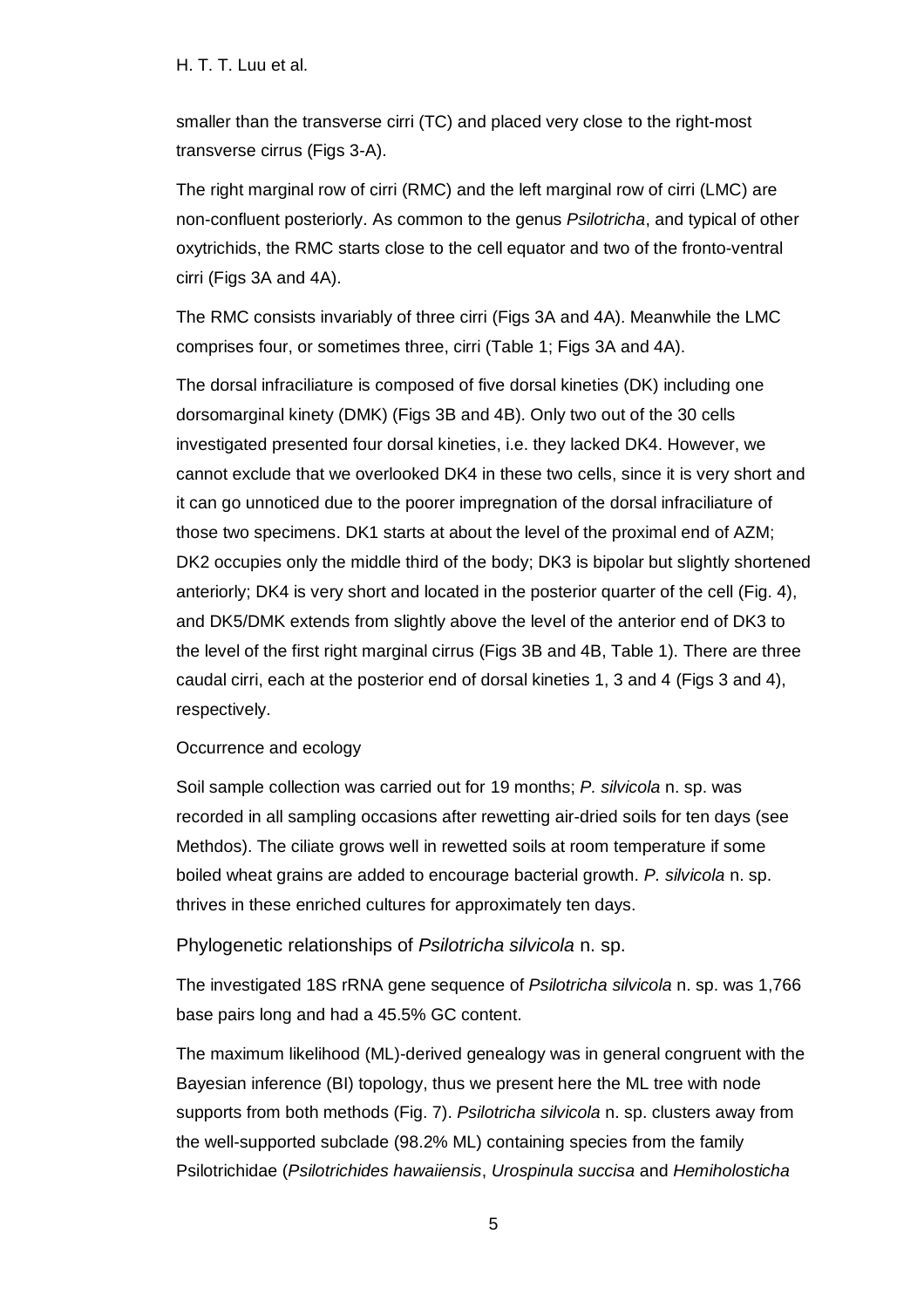*kahli*), which is sister to another well-supported subclade (95% ML, 1.00 BI) containing two species from the family Urostylidae (*Uroleptus lepisma* and *Uroleptus pisces*). By contrast, *P. silvicola* n. sp. is nested within a clade composed of species of the family Oxytrichidae (*Hemiurosomoida longa, Paraurostyla weissei*, *Rubrioxytricha ferruginea*, *Cyrtohymena citrina*, *Onychodromopsis flexilis*, *Sterkiella histriomuscorum*, *Gastrostyla steinii,* and *Stylonychia mytilus*), with moderate to high support (84.4% ML, 1.00 BI). The evolutionarily-intriguing obligate gut symbiont of lumbricid earthworms *Plagiotoma lumbrici* (family Plagiotomidae, Obert and Vd'ačný 2019) also nests within this group.

The phylogenetic analyses showed that the family Oxytrichidae might be polyphyletic, which is consistent with previous publications (Chen *et al*., 2017; Jung et al. 2015; Kumar et al. 2014; Schmidt et al. 2007; Obert and Vd'ačny 2019).

# *Psilotricha viridis* sensu Kahl 1932

We had the opportunity to investigate the morphology and infraciliature of a population of *P. viridis* that we found in a freshwater pond, also at the East Stoke Fen Nature Reserve (Fig. 6)*.* Unfortunately, we could not obtain molecular data for *P. viridis*. However, the morphological study showed that this *P. viridis* population does not match the diagnostic features of the genus *Psilotricha* but rather those of *Hemiholosticha viridis* Gelei, 1954 (Esteban et al. 2001a), *Psilotricha viridis* sensu Kahl, 1932 (Esteban et al. 2001a), a German population of *Hemiholosticha* sp*.* showed in Heber et al. (2014), and *H. kahli* Luo et al. (2019). Our UK population also has intracellular algae with one or more eye spots, and Chlorella-like endosymbionts of very small size (approx. 5µm) and difficult to notice due to the presence of the larger intracellular algae.

## **Discussion**

Comparison of *Psilotricha silvicola* n. sp. with *P. acuminata* and other ciliate species

The morphological differences between *Psilotricha silvicola* n. sp. and related ciliates, including *P. acuminata* Stein, 1859 (Esteban et al. 2001a), *Urospinula succisa* Müller, 1786 (as described by Foissner 1983), *Psilotrichides hawaiiensis* Heber et al. (2014), and *Hemiholosticha kahli* (Luo et al., 2019) are shown in Table 2.

*Psilotricha silvicola* n. sp. from the East Stoke Fen soils (Dorset, UK) and *P. acuminata* Stein, 1859 from Sourhope soils (Scotland, UK) (Esteban et al. 2001a)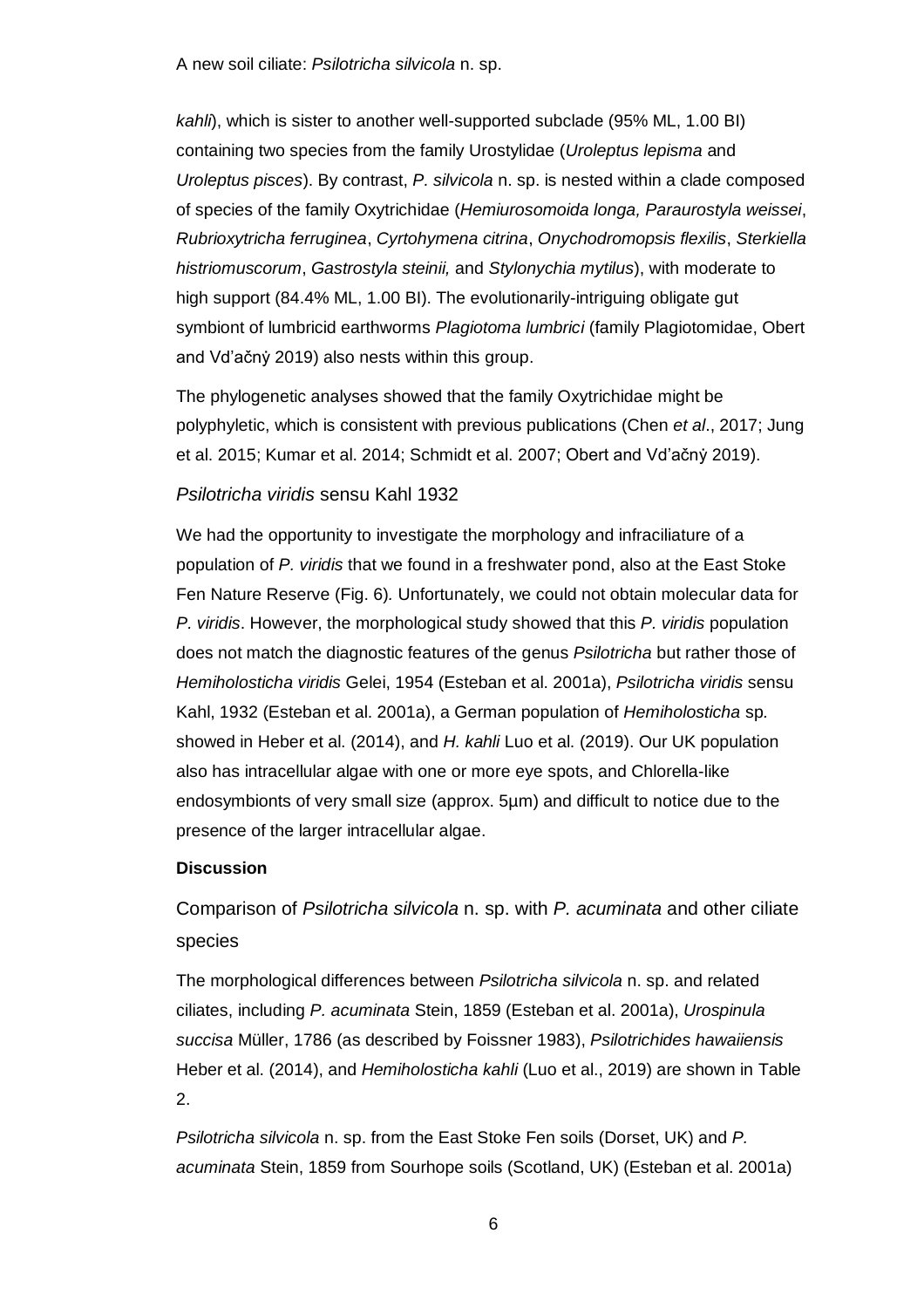share common characteristics, such as habitat type, arrangement of the cilia and cirri on the dorsal and ventral surfaces, long and sparse cirri, types of motion, cell shape, having one right and left marginal ventral rows of cirri, presence and number of caudal cirri, deep and wide oral area with very long cilia in the anterior half of the membranelles, one post-oral ventral cirrus, variability of number of macronuclei and micronuclei and their position in the cell (Esteban et al. 2001a) (Fig. 5). However, *P. silvicola* n. sp. differs from *P. acuminata* (Esteban et al. 2001a) in: (i) absence of buccal cirrus *vs.* buccal cirrus present; (ii) three cirri on the right marginal row and three/four cirri on the left marginal row (usually four cirri) *vs.* three/four cirri in the right marginal row and two/three in the left marginal row (usually three in both rows); (iii) absence of ventral cirri *vs.* two ventral cirri present; (iv) one pretransverse ventral cirrus *vs.* none; (v) three transverse cirri of similar size *vs.* two transverse cirri one longer than the other; (vi) colourless or slight grey cytoplasm *vs.*  dark cytoplasm (Table 2; Figs 4 and 5). Although, unfortunately, no molecular data of *P. acuminata* are available, the morphological similarities between these two species merit their assignment to the genus *Psilotricha* Stein, 1859.

# The case of "*Psilotricha viridis*"

*P. silvicola* n. sp. differs from *P. viridis* sensu Kahl, 1932 in having caudal cirri, lacking endosymbiotic algae and the ventral cirral rows (Kahl 1935; Esteban et al. 2001a). Also, in contrast to *P.* viridis sensu Kahl, 1932, *P. silvicola* was found in soil samples, not in a freshwater environment. *Hemiholosticha viridis* Gelei, 1954, *Psilotricha viridis* sensu Kahl, 1932 and *P. geleii* (Gelei 1954) Stiller, 1974 are conspecific within the genus *Hemiholosticha* Gelei, 1954, as is the *Hemiholosticha* population in Heber et al. (2014). Therefore, we consider the population of *P. viridis* (see Fig. 6) found in the freshwater pond at East Stoke Fen (UK) to be *Hemiholosticha viridis* Gelei, 1954. On the basis of the infraciliature pattern, and the presence in the cytoplasm of intracellular algae with eye spot, it seems that the German population of *Hemiholosticha* sp. showed in Heber et al. (2014), and *H. kahli* (Luo et al. 2019) are also most probably *H. viridis* Gelei, 1954.

A feature shared by *Psilotricha*, *Hemiholosticha*, *Urospinula*, and *Hemiholosticha* and, thus, a likely convergent feature, is that the cilia of the adoral zone of membranelles are long in the anterior part, decreasing conspicuously in length in the posterior (proximal) part.

Taxonomy and phylogeny of the genus *Psilotricha*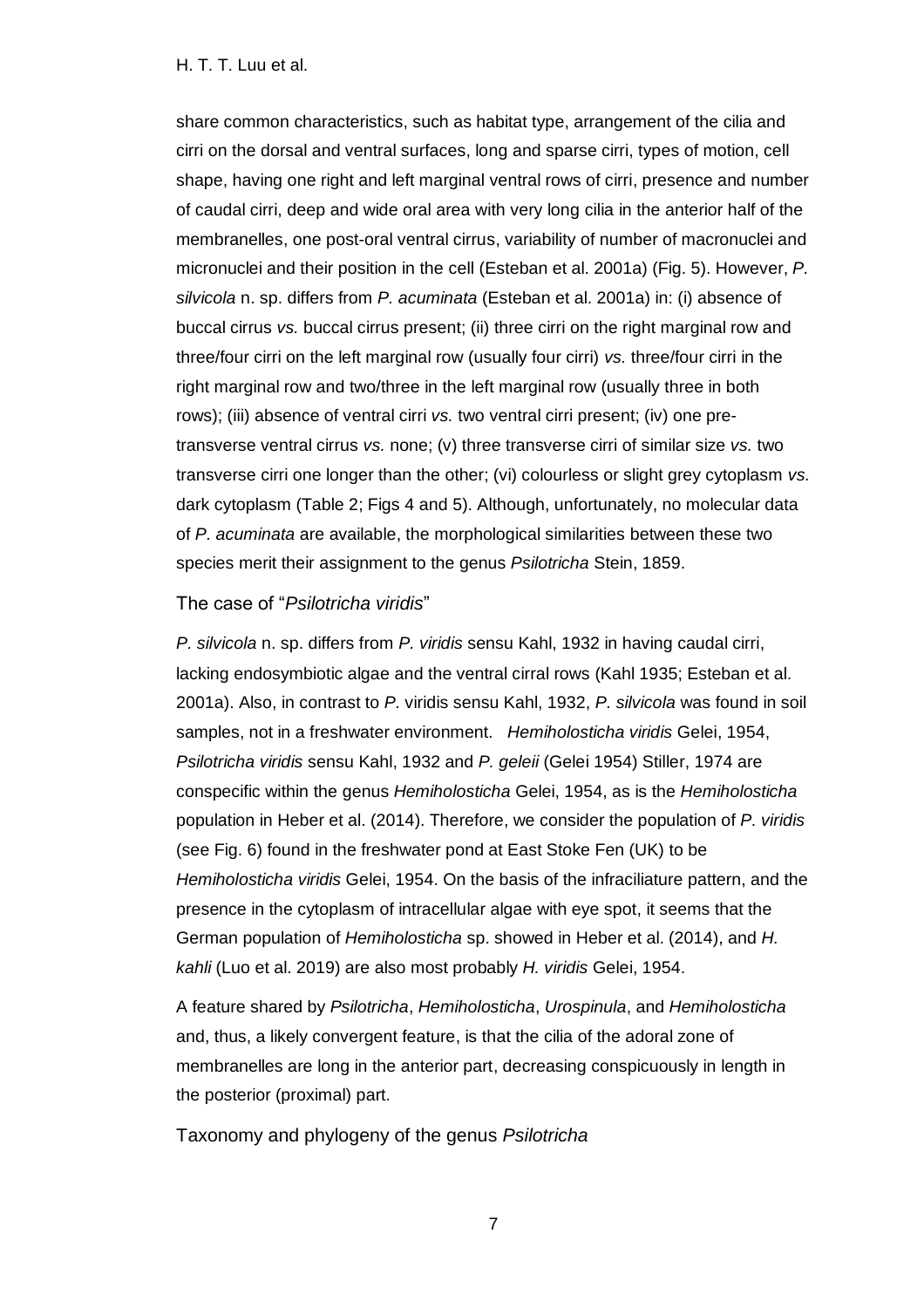The taxonomy of the genus has been convoluted in spite of the morphological evidence available in the literature. Stein (1859b) included the genus *Psilotricha* within the family Oxytrichidae; this was confirmed by Esteban et al. (2001a,b), who found and re-described the type species *P. acuminata* Stein, 1859. The inclusion of *Psilotricha* in the family Oxytrichidae has thus far been justified by morphology, i.e. having left and right marginal ventral cirri, reduced number of transverse cirri (although with a few exceptions), and presence of caudal cirri. This infraciliature arrangement is also found in the new *Psilotricha* species here described, *P. silvicola* n. sp. Furthermore, Esteban et al. (2001a) observed the formation of long primary primordia during the early stages of the ontogenesis of *P. acuminata* - a character typical of the family Oxytrichidae. Long primary primordia are considered a key morphogenetic character for classification of hypotrich species into Oxytrichidae (Eigner 1997; Esteban et al. 2001a).

Bütschli (1889) subsequently established the family Psilotrichidae for the genus *Psilotricha*. Lynn (2008) also included *Psilotricha* Stein, 1859 and *Hemiholosticha* Gelei 1954 in that family, and Heber et al. (2014) added two more genera, *Urospinula* Corliss, 1960 and *Psilotrichides*, despite their lack of shared morphological features, and without phylogenetic analysis since no molecular data were available for *Psilotrichides*. Nonetheless, Heber et al. (2014) remarked that *Psilotricha* actually looks like a typical *Oxytricha*, and that the type species, *P. acuminata* (Stein 1859b), re-described by Esteban et al. (2001a, b), certainly presents the features of the family Oxytrichidae. With the discovery of *P. silvicola* n. sp., and its characterization at morphological and molecular (18S rRNA gene) levels we shed light on the phylogenetic relationships of the genus with the three genera included in the family Psilotrichidae, i.e., *Urospinula*, *Psilotrichides* and *Hemiholosticha*. Our finding of *Psilotricha silvicola* n. sp. nesting apart from *Urospinula succisa* in a clade mostly containing species from the family Oxytrichidae, supports the inclusion of *Psilotricha* within this family, as previously proposed by Stein (1859b) and Esteban et al. (2001a, b). Therefore, the family Oxytrichidae now includes *Psilotricha acuminata* Stein, 1859 (Esteban et al. 2001a) (at least at morphological level), and *P. silvicola* n. sp., with the *incertae sedis P. dragescoi* Groliėre, 1975.

The family Psilotrichidae would now consist of the genera *Hemiholosticha*, *Psilotrichides* and *Urospinula*.

#### **Methods**

### **Sampling site and culture methods**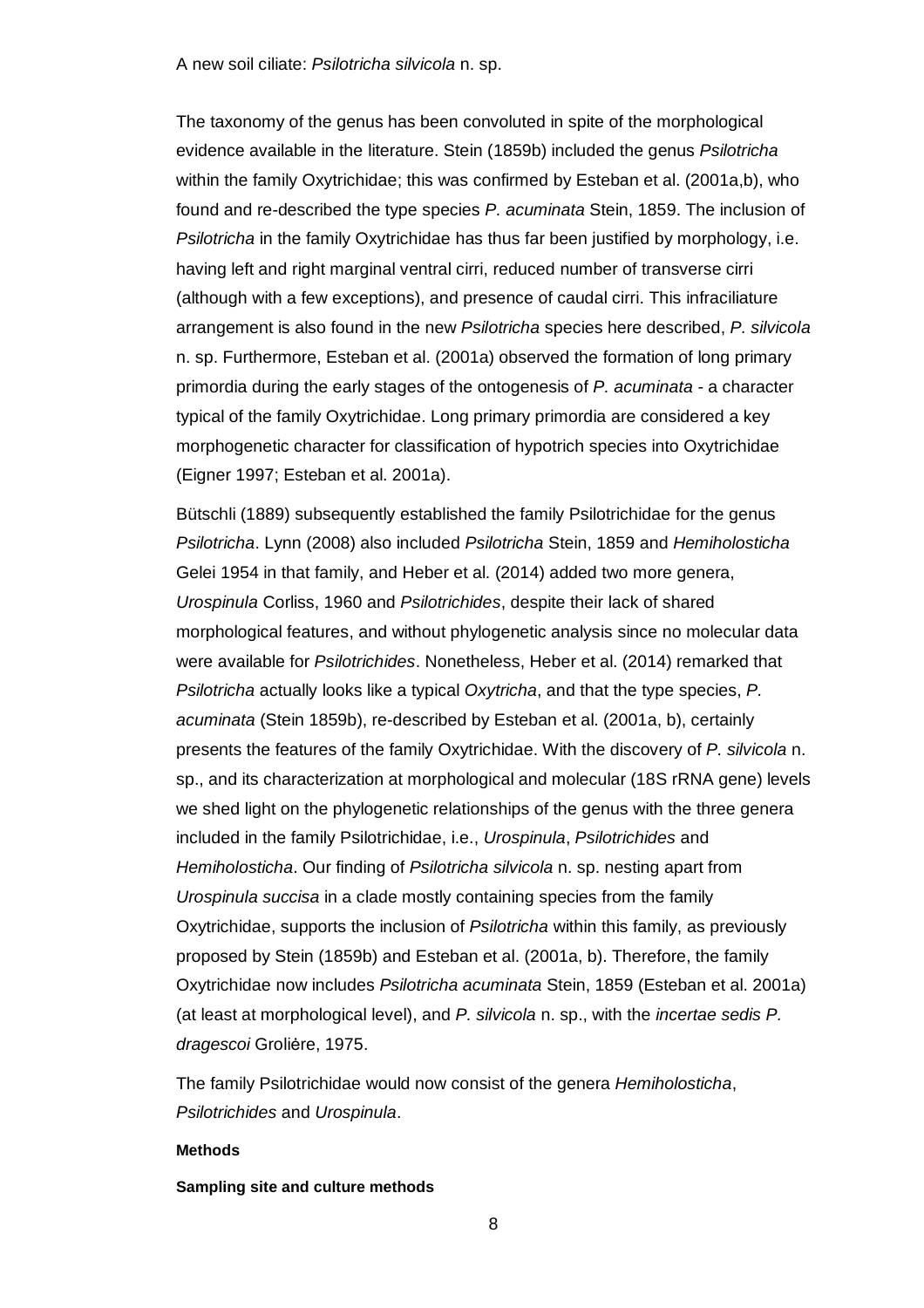Soil samples were collected at the East Stoke Fen Nature Reserve (Wareham, Dorset, United Kingdom; grid reference SY 86531 86614) for 19 months (January 2016 to December 2017). The site is a woodland area with scattered ponds. The soil contained  $\sim$ 30% of organic matter, and the texture is representative of sandy loam with soil pH (H<sub>2</sub>O) ranging from 3.8 to 4.5, and soil moisture oscillating from 36 to 55%.

The experimental plot within the fen was 1 x 2 m. Samples were taken with a 4 cm-diameter stainless steel corer from the topsoil to a depth of 5 cm, which includes the litter layer. The overall method to collect and process the soil samples followed Finlay et al. (2000). On each sampling occasion, eight core samples were taken randomly from within the experimental plot to ensure samples were representative of the plot. The soil collected was removed from the corer and placed in a labelled plastic bag to form a bulk sample for that plot, and transferred immediately to the laboratory. The content of the bag was mixed well in a 30 cm diameter glass bowl. A sub-sample of soil was then taken and spread out as a layer in a 15 cm-diameter glass Petri dish, and dried at room temperature (18-22◦C) for six days. Five grams of the air-dried soil was rewetted with filtered rain water (Finlay et al. (2000) to stimulate population growth of ciliates, including *Psilotricha silvicola* n. sp.

#### **Morphological methods**

Morphometric measurements were performed on the images of living cells taken at 40-400x magnification, and on protargol-impregnated specimens at 1,250x by using QCapture Pro software (QImaging) through an Olympus BH-2 light microscope mounted with a Micropublisher 3.3 RTV camera (QImaging). To reveal the infraciliature, the protargol method as described by Foissner (2014) was followed. Drawings of impregnated cells were based on free-hand sketches and micrographs.

Terminology is according to Berger (1999), Esteban et al. (2001a) and Lynn (2008).

### **Molecular methods**

*P. silvicola* n. sp. was isolated from enriched soil cultures and washed in PCR water using a hand-drawn micropipette. Cells were put in PCR tubes, frozen at -30 $^{\circ}$ C until they were sequenced.

The 18S rRNA gene from ciliate cells was amplified using the KOD Hot Start DNA Polymerase kit (Merck-Millipore, Burlington, USA) following the manufacturer's standard protocol and the primers for the eukaryote 18S rRNA gene described by (Embley et al. 1992) (forward 5'-AYCTGGTTGATYYTGCCAG-3´; reverse 5'-

TGATCCATCTGCAGGTTCACCT-3´). The PCR product was purified from a 1% agarose gel using a QIAquick Gel Extraction Kit (QIAGEN GmbH, Hilden, Germany), ligated into pJET 1.2 plasmids, and cloned using a CloneJET PCR Cloning Kit (Life Technologies, Carlsbad, USA) into DH5α competent *E. coli* cells. Plasmids were purified from overnight cultures using a QIAprep Spin Miniprep Kit (QIAGEN GmbH) and Sanger sequencing of three clones for the PCR product in both directions was performed by GATC Biotech using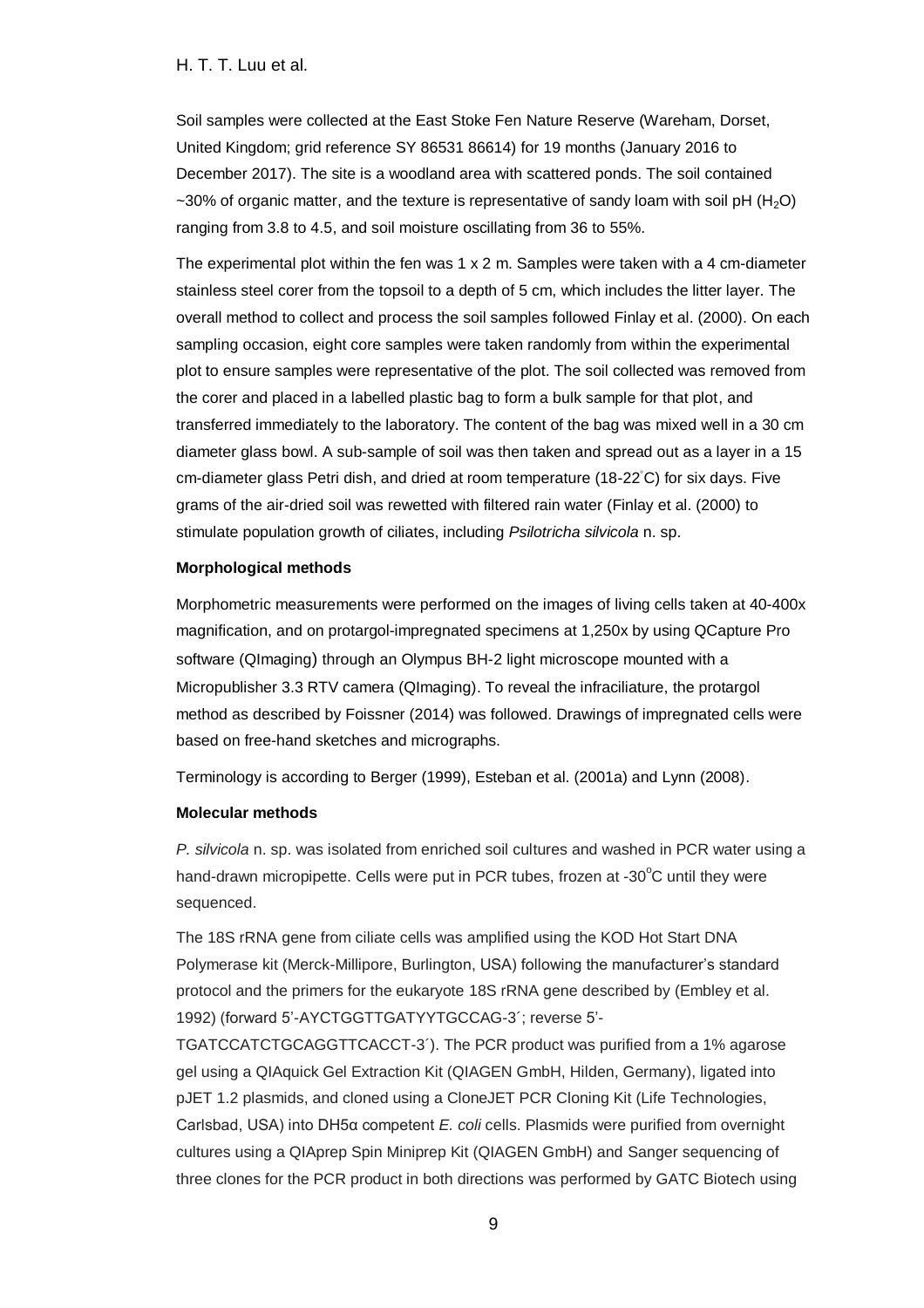plasmid-specific sequencing primers provided in the cloning kit. Sequencing reads were assembled using the program Sequencher 5.4.6 (Gene Codes Corporation).

#### **Phylogenetic analyses**

The 18S rRNA gene sequence of *P. silvicola* n. sp. was aligned with 60 gene sequences downloaded from the GenBank database, using MUSCLE (Edgar 2004) implemented in MEGA 7 software (Kumar et al. 2016), under the default parameters. Accession numbers are provided in Fig. 7. Ambiguous regions and gaps were identified and then removed by Gblocks 0.91b with all three options checked for a less stringent selection (Castresana 2000; Talavera and Castresana 2007), leaving 1,742 unambiguous positions. The Bayesian inference (BI) analysis was performed with MrBayes v.3.2.5 (Ronquist and Huelsenbeck 2003) using the TIM2 + *I* + *G* as the best model selected by the jModelTest v.2.1.10 software (Darriba et al. 2012) using Akaike Information Criterion with correction (AICc). Two Markov Chain Monte Carlo (MCMC) simulations were run for 10,000,000 generations with a sampling frequency of every 100 generations and a burn-in of 25,000 trees (25%). The maximum likelihood (ML) analysis was computed by MEGA 7 (Kumar et al. 2016) using 1000 bootstrap replicates. Phylogenetic trees were visualized using the free software package FigTree v1.4.3 by A. Rambaut [\(http://tree.bio.ed.ac.uk/software/figtree/\)](http://tree.bio.ed.ac.uk/software/figtree/).

## **Acknowledgements**

The authors acknowledge financial support from the Vietnamese Government through their PhD studentship funding initiative to HTTL; Percy Sladen Memorial Fund grant to PQ-A; the Alice Ellen Cooper Dean Trust to GFE.

## **References**

**Bütschli O** (1889) Protozoa I. III. Abtheilung: Infusoria und System der Radiolaria. In: Bronn HG, editor, Klassen und Ordnungen des Thier-Reichs, wissenschaftlich dargestellt in Wort und Bild. C. F. Winter, Leipzig.

**Berger H** (1999) Monograph of the Oxytrichidae (Ciliophora, Hypotrichia). Monographiae biologicae 78: i-xii, 1- 1080.

**Castresana J** (2000) Selection of conserved blocks from multiple alignments for their use in phylogenetic analysis. Molecular Biology and Evolution 17:540-552.

**Chen L, Zhao X, Shao C, Miao M, Clamp JC** (2017) Morphology and phylogeny of two new ciliates, *Sterkiella sinica* sp. nov. and *Rubrioxytricha tsinlingensis* sp. nov. (Protozoa, Ciliophora, Hypotrichia) from north-west China. Systematics and Biodiversity, 15:131-142.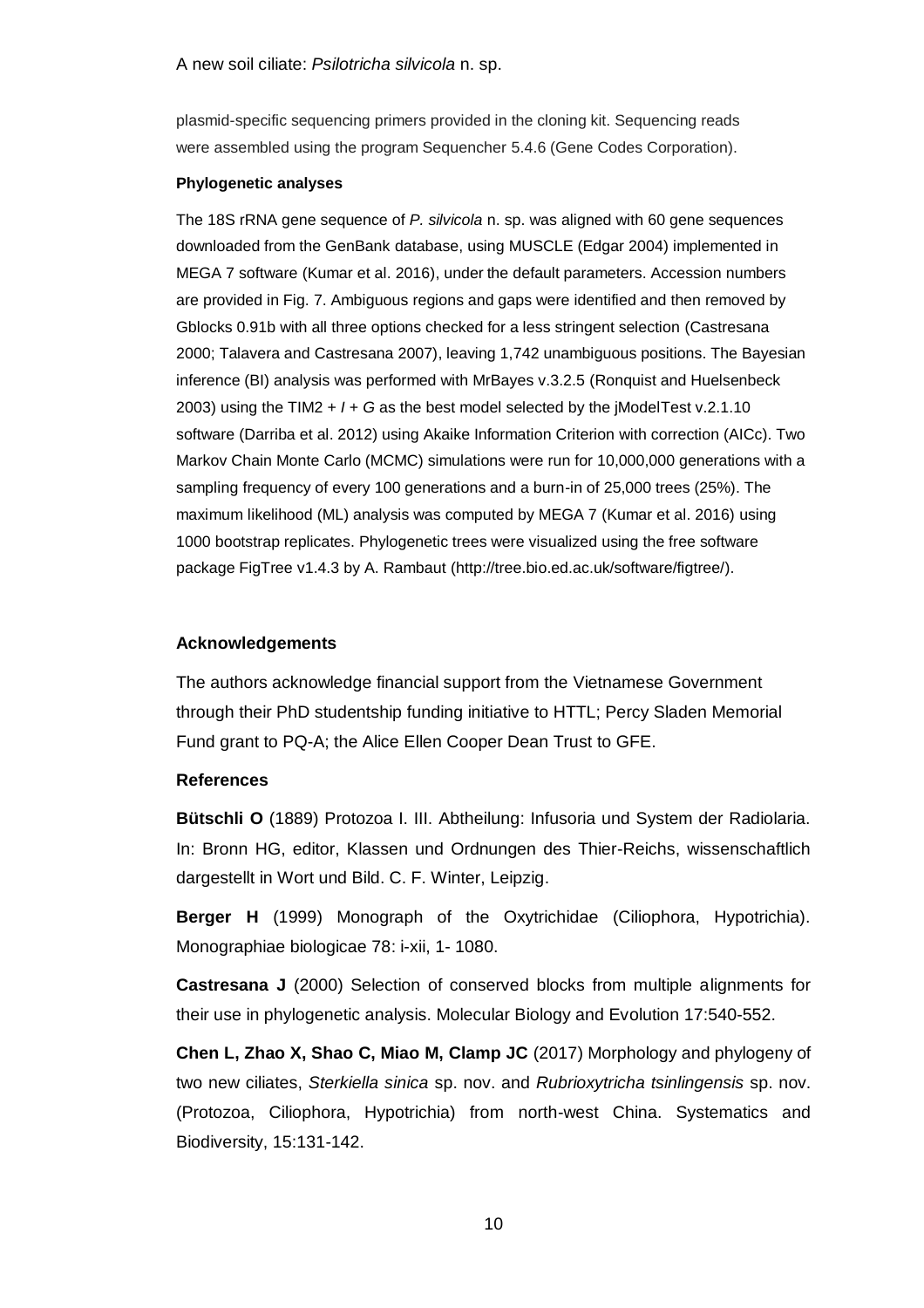**Darriba D, Taboada GL, Doallo R, Posada D** (2012) jModelTest 2: more models, new heuristics and parallel computing. Nature Methods 9:772-772.

**Edgar RC** (2004) MUSCLE: multiple sequence alignment with high accuracy and high throughput. Nucleic Acids Res 32:1792-1797.

**Eigner P** (1997) Evolution of morphogenetic processes in the Orthoamphisiellidae n. fam., Oxytrichidae, and Parakahliellidae n. fam., and their depiction using a computer method (Ciliophora, Hypotrichida). Journal of Eukaryotic Microbiology 44:553-585.

**Embley TM, Finlay BJ, Thomas RH, Dyal PL** (1992) The use of rRNA sequences and fluorescent probes to investigate the phylogenetic positions of the anaerobic ciliate *Metopus palaeformis* and its archaeobacterial endosymbiont. J. Gen. Microbiol. 138:1479-1487.

**Esteban GF, Olmo JL, Finlay BJ** (2001a) Redescription of *Psilotricha acuminata* Stein, 1859 and revisions of the Genera *Psilotricha* and *Urospinula* (Ciliophora, Hypotrichida). Journal of Eukaryotic Microbiology 48:280-292.

**Esteban GF, Olmo JL, Finlay BJ** (2001b) Re-discovery of "missing link" Ciliated Protozoon. Limnetica 20:73-79.

**Finlay BJ, Black HIJ, Brown S, Clarke KJ, Esteban GF, Hindle RM, Olmo JL, Rollett A, Vickerman K** (2000) Estimating the growth potential of the soil protozoan community. Protist 151:69-80.

**Foissner W** (1983) Morphologie und Morphogenese von *Psilotricha succisa* (OF MÜLLER, 1786) nov. comb.(Ciliophora, Hypotrichida). Protistologica 19:479-493.

**Foissner W** (2014) An update of 'basic light and scanning electron microscopic methods for taxonomic studies of ciliated protozoa'. International Journal of Systematic and Evolutionary Microbiology 64:271-292.

**Heber D, Stoeck T, Foissner W** (2017) Morphology and ontogenesis of *Psilotrichides hawaiiensis* nov. gen., nov. spec. and molecular phylogeny of the Psilotrichidae (Ciliophora, Hypotrichia). Journal of Eukaryotic Microbiology 61:260- 277.

**Jung J, Park K, Min G** (2015). Morphology and molecular phylogeny of *Pseudocyrtohymena koreana* n. g., n. sp. and Antarctic *Neokeronopsis asiatica* Foissner et al., 2010 (Ciliophora, Sporadotrichida), with a brief discussion of the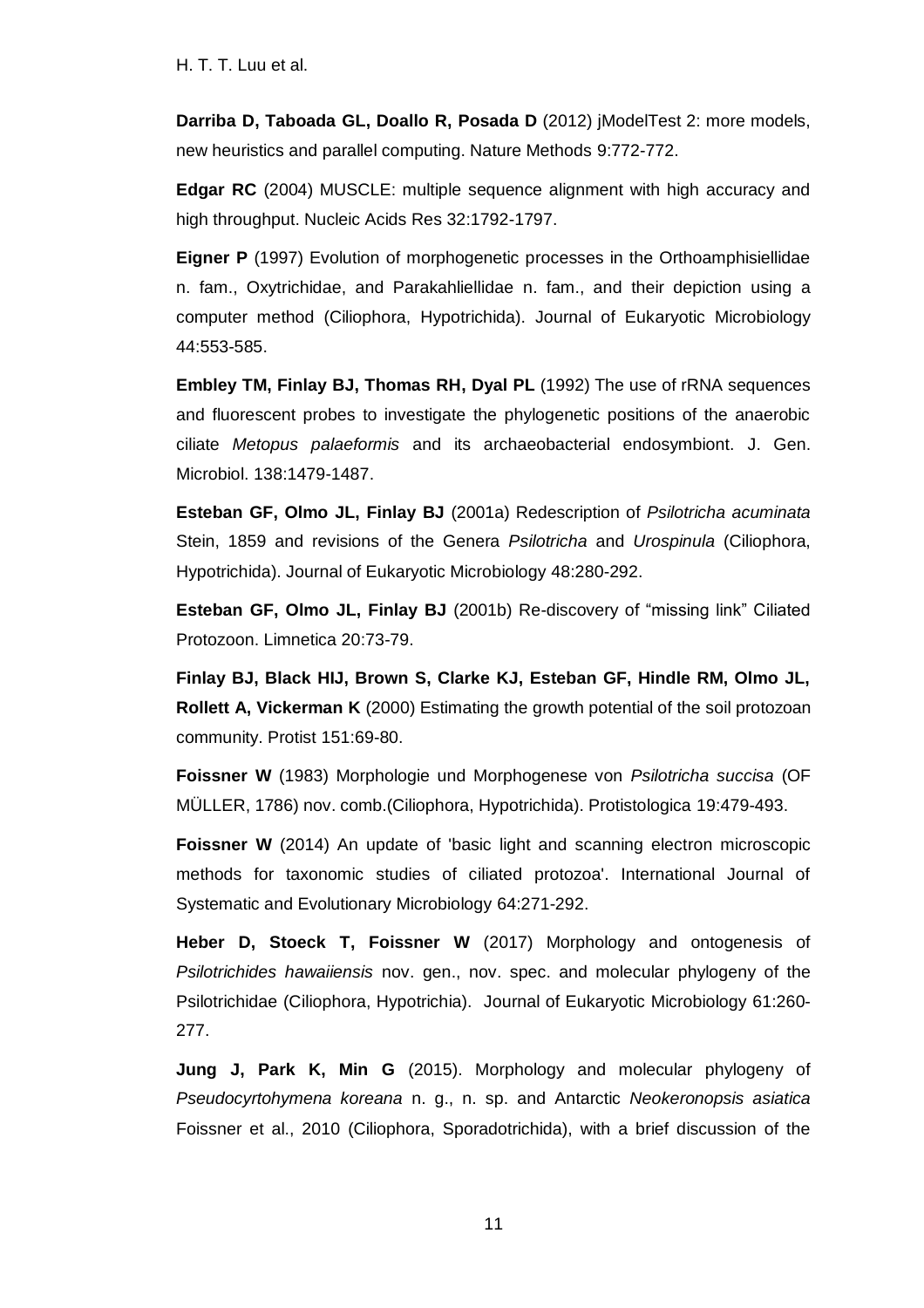*Cyrtohymena* undulating membranes pattern. Journal of Eukaryotic Microbiology, 62:280-297.

**Kahl A** (1935) Urtiere oder Protozoa: 1. Wimpertiere oder Ciliata (Infusoria): Eine Bearbeitung der freilebenden und ectocommensalen Infusorien der Erde, unter Ausschluss der marinen Tininnidae. In: Dahl (ed.). Die Tierwelt Deutschlands. Jena, Gustav Fischer.

**Kumar S, Bharti D, Marinsalti S, Insom E, La Terza A** (2014) Morphology, morphogenesis, and molecular phylogeny of *Paraparentocirrus sibillinensis* n. gen., n. sp., a "Stylonychine Oxytrichidae" (Ciliophora, Hypotrichida) without transverse cirri. Journal of Eukaryotic Microbiology 61:247-259.

**Kumar S, Stecher G, Tamura K** (2016) MEGA7: Molecular Evolutionary Genetics Analysis Version 7.0 for Bigger Datasets. Molecular Biology and Evolution 331870- 1874.

**Luo X, Huang JA, Li L, Song W, Bourland WA** (2019) Phylogeny of the ciliate family Psilotrichidae (Protista, Ciliophora), a curious and poorly-known taxon, with notes on two algae-bearing psilotrichids from Guam, USA. BMC Evolutionary Biology 19:125.

**Lynn DH** (2008) The ciliated protozoa. Characterization, classification, and guide to the literature. 3<sup>rd</sup> ed., Springer, New York.

**Ronquist F, Huelsenbeck JP** (2003) MrBayes 3: Bayesian phylogenetic inference under mixed models. Bioinformatics (Oxford, England) 19:1572-1574.

**Schmidt SL, Bernhard D, Schlegel M, Foissner W** (2007) Phylogeny of the Stichotrichia (Ciliophora; Spirotrichea) reconstructed with nuclear small Subunit rRNA gene sequences: Discrepancies and accordances with morphological data. Journal of Eukaryotic Microbiology 54:201-209.

**Stein F** (1859a) Characteristik neuer Infusorien-Gattungen. Lotos 9:2-5.

**Stein F** (1859b) *D*er Organismus der Infusionsthiere nach eigenen Forschungen in systematischer Reihenfolge bearbeitet. I. Abtheilung. Allgemeiner Theil und Naturgeschichte der hypotrichen Infusionsthiere. W. Engelmann, Leipzig.

**Talavera G, Castresana J** (2007) Improvement of phylogenies after removing divergent and ambiguously Aligned blocks from protein sequence alignments. Systematic Biology 54:564-577.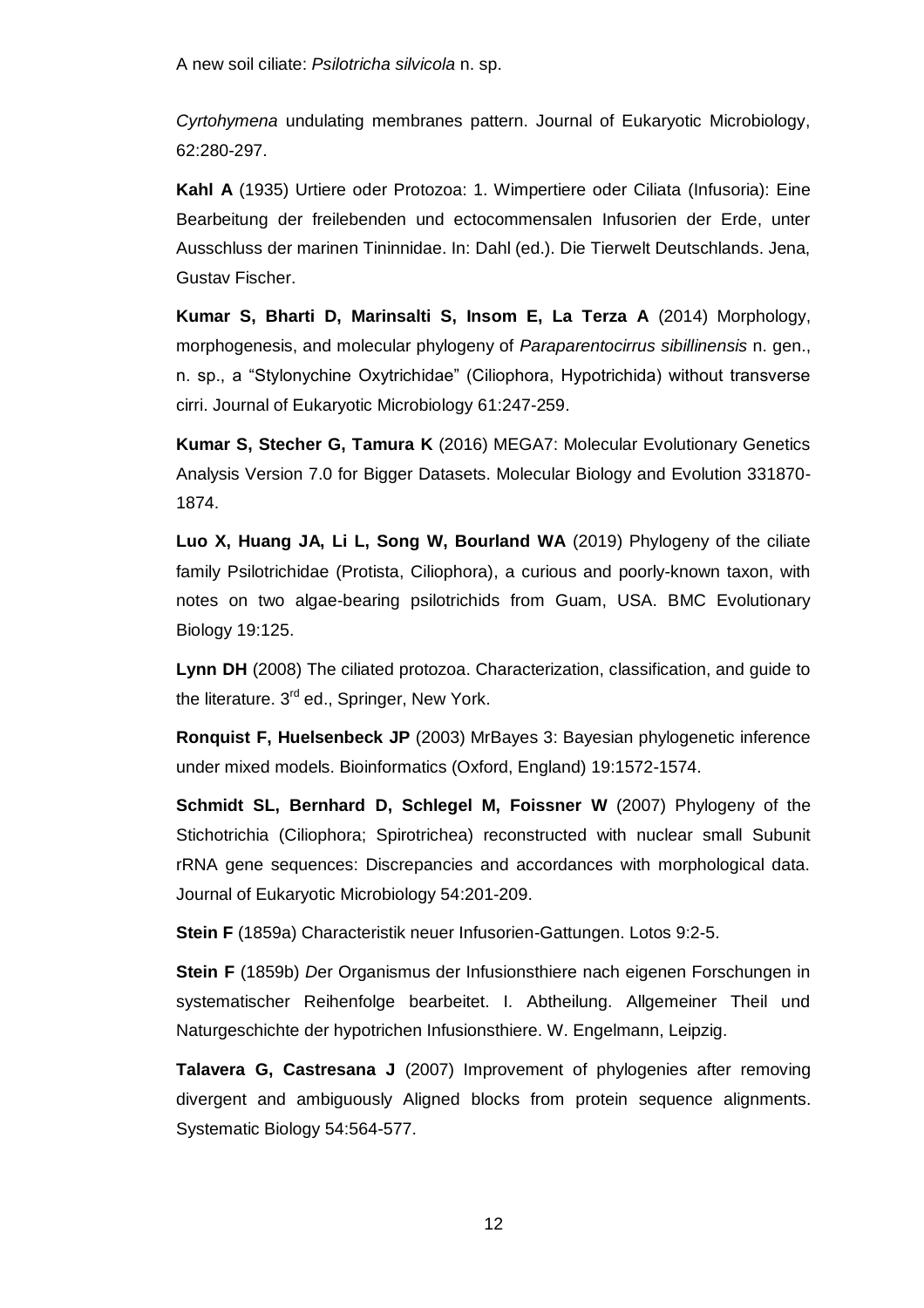**Figure 1.** *In vivo* images of *Psilotricha silvicola* n. sp. **(A, B)** Ventral view of an old (A) and young (B) specimens. Note the rounded shape of younger cells *vs.* the elongated shape typical of older cells; **(C, D)** Lateral views of two specimens showing a 'caudal tail' (arrowhead); **(E)** Ventral view showing the contractile vacuole. CC-caudal cirri, CV-contractile vacuole, FC-frontal cirri, FVC- fronto-ventral cirri, LMC-left marginal row of cirri, RMC- right marginal row of cirri, TC-transverse cirri. Scale bars =  $10 \mu m$ .

**Figure 2.** *In vivo* images of *Psilotricha silvicola* n. sp. **(A)** Ventral side with slightly pointed posterior end. Arrowheads point to the two dorsal ribs, the right one is longer than the left one. **(B)** Ventral side showing the typical very long caudal and transverse cirri (up to 35  $\mu$ m) CC-caudal cirri, TC-transverse cirri. Scale bars = 10 µm.

**Figure 3.** *Psilotricha silvicola* n. sp. after protargol impregnation. **A**. Ventral view of a representative specimen showing the pattern of cirri, including two frontal cirri, three fronto-ventral cirri, one postoral ventral cirrus, one pre-transverse cirrus and three transverse cirri. **B**. Dorsal view of a specimen showing 5 dorsal kineties and three caudal cirri. CC-caudal cirri, DK1-4-dorsal kineties; DMK-dorso-marginal kinety, e-endoral membrane, FC-frontal cirri, FVC-fronto-ventral cirri, LMC-left marginal row of cirri, p-paroral membrane, PTVC-pre-transverse ventral cirrus, PVC-post-oral ventral cirrus, RMC-right marginal row of cirri, TC-transverse cirri. Scale bars  $= 10$  um.

**Figure 4.** Line diagrams of *Psilotricha silvicola* n. sp. after protargol silver impregnation. Ventral **(A)** and dorsal **(B)** views, CC-caudal cirri (note that they are located on the dorsal side but are more easily seen from the ventral side), DK1-4 dorsal kineties, DMK-dorso-marginal kinety, e-endoral membrane, FC-frontal cirri, FVC-fronto-ventral cirri, LMC-left marginal row of cirri, p-paroral membrane, PTVCpre-transverse ventral cirrus, PVC-post-oral ventral cirrus, RMC-right marginal row of cirri, TC-transverse cirri.

**Figure 5.** *Psilotricha acuminata* after Esteban et al*.* (2001a) from life **(A)** and after protargol silver impregnation **(B, C)**. **(A)** General morphology of a representative cell. Ventral **(B)** and dorsal **(C)** views. AZM-adoral zone of membranelles. BCbuccal cirrus, CC-caudal cirri, FVC-fronto-ventral cirri, FC-frontal cirri, LMC-left marginal row of cirri, PVC-post-oral ventral cirrus, p-paroral membrane, RMC-right marginal row of cirri TC-transverse cirri, VC-ventral cirri.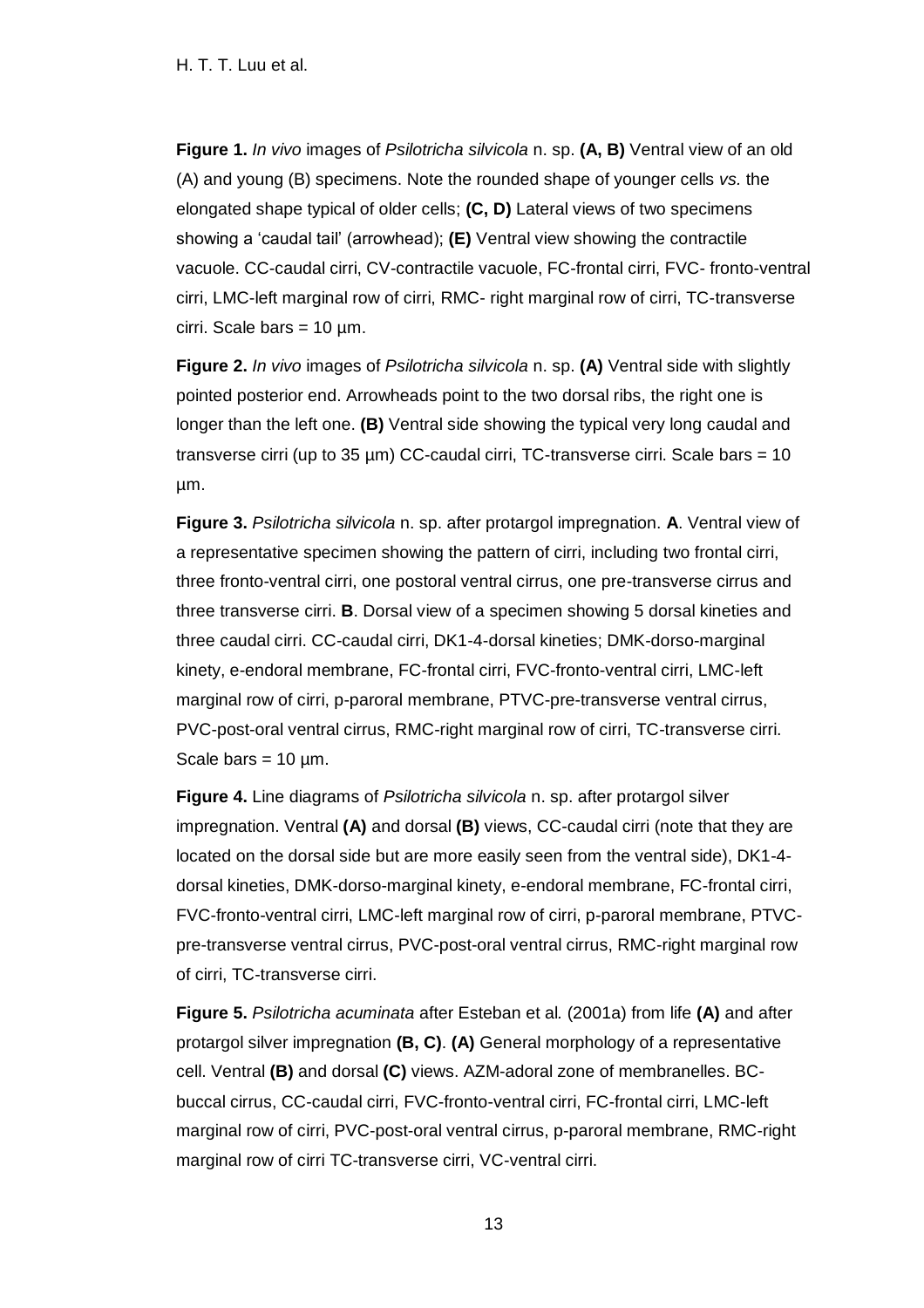**Figure 6.** *Hemiholosticha viridis,* population from a freshwater pond at East Stoke Fen Nature Reserve (United Kingdom); **(A)** protargol impregnation; **(B)** living specimen; arrows to the intracellular algae with eye spot. Scale bars =  $30 \mu m$ .

**Figure 7.** Maximum likelihood (ML) phylogenetic tree inferred from the 18S rRNA gene sequences, showing the position of *Psilotricha silvicola* n. sp. Numerical support values are given at the respective nodes as: Maximum likelihood (ML) bootstrap out of 1000 replicates/Bayesian inference (BI) posterior probability. A hyphen (-) represents differences between ML and BI tree topologies. The GenBank accession numbers of these 18S rRNA gene sequences are provided after the species names. The scale bar corresponds to two substitutions per 100 nucleotide positions.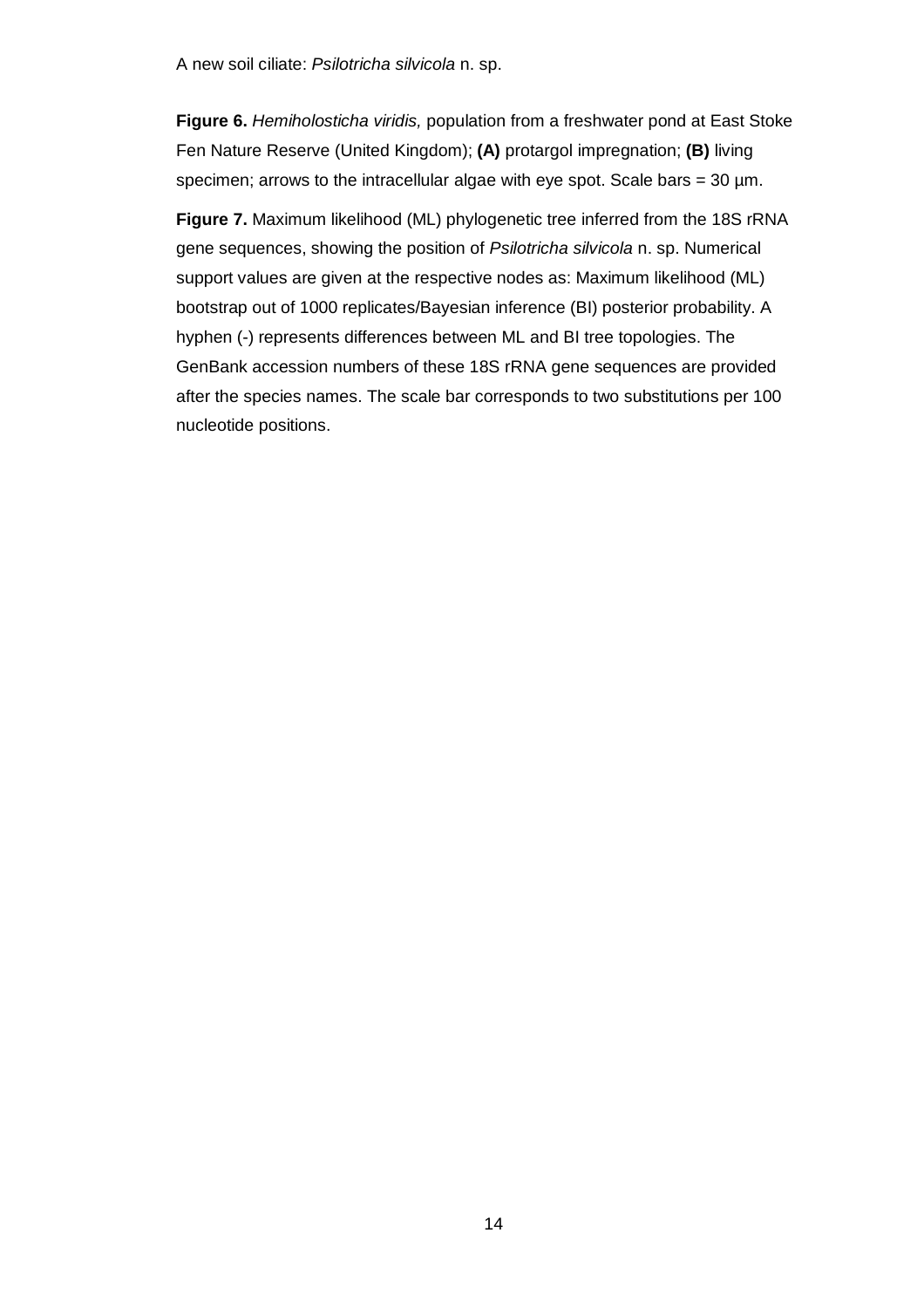**Table 1.** Morphometric data of *Psilotricha silvicola* n. sp. isolated from woodland soils at East Stoke Fen Nature Reserve (Wareham, United Kingdom).

| Morphometric characters <sup>a</sup>          | $\overline{x}$ | M    | <b>SD</b> | SE   | Min     | Max  | n      |
|-----------------------------------------------|----------------|------|-----------|------|---------|------|--------|
| Cell length in vivo (µm)                      | 67.4           | 66.5 | 5.80      | 1.10 | 57.0    | 77.0 | 30     |
| Cell width in vivo (µm)                       | 37.8           | 37.0 | 4.50      | 0.80 | 29.0    | 47.0 | 30     |
| Cell length (µm)                              | 45.0           | 46.0 | 4.40      | 0.80 | 32.0    | 51.0 | 30     |
| Cell width (µm)                               | 21.2           | 21.0 | 3.10      | 0.60 | 17.0    | 29.0 | 30     |
| Macronuclear nodules, number                  | 2.0            | 2.0  | 0.00      | 0.00 | 2.0     | 2.0  | 30     |
| Micronuclei, number                           | 1.4            | 1.0  | 0.49      | 0.09 | 1.0     | 2.0  | 30     |
| Macronucleus, length (µm)                     | 9.3            | 9.1  | 2.05      | 0.37 | 6.15    | 13.4 | 30     |
| Micronucleus, length (µm)                     | 3.0            | 3.0  | 0.40      | 0.07 | 2.10    | 3.6  | 30     |
| Adoral membranelles, number                   | 22.9           | 23.0 | 1.98      | 0.36 | 18.0    | 26.0 | 30     |
| Adoral zone, percentage of body length<br>(%) | 45.8           | 45.3 | 3.61      | 0.65 | 38.2    | 54.2 | 30     |
| Cirri in right marginal row, number           | 3.0            | 3.0  | 0.0       | 0.0  | 3.0     | 3.0  | 30     |
| Cirri in left marginal row, number            | 3.9            | 4.0  | 0.3       | 0.05 | 3.0     | 4.0  | 30     |
| Frontal cirri, number                         | 3.0            | 3.0  | 0.0       | 0.0  | 3.0     | 3.0  | 30     |
| Fronto-ventral cirri, number                  | 4.0            | 4.0  | 0.0       | 0.0  | 4.0     | 4.0  | 30     |
| Post-oral cirri, number                       | 1.0            | 1.0  | 0.0       | 0.0  | 1.0     | 1.0  | 30     |
| Pretransverse ventral cirri, number           | 1.0            | 1.0  | 0.0       | 0.0  | 1.0     | 1.0  | 30     |
| Transverse cirri, number                      | 3.0            | 3.0  | 0.0       | 0.0  | 3.0     | 3.0  | $30\,$ |
| Caudal cirri, number                          | 3.0            | 3.0  | 0.0       | 0.0  | 3.0     | 3.0  | 30     |
| Dorsal kineties, number                       | 4.9            | 5.0  | 0.3       | 0.06 | 4.0     | 5.0  | 30     |
| Dorsal ribs, number                           | 2.0            | 2.0  | 0.0       | 0.0  | $2.0\,$ | 2.0  | $30\,$ |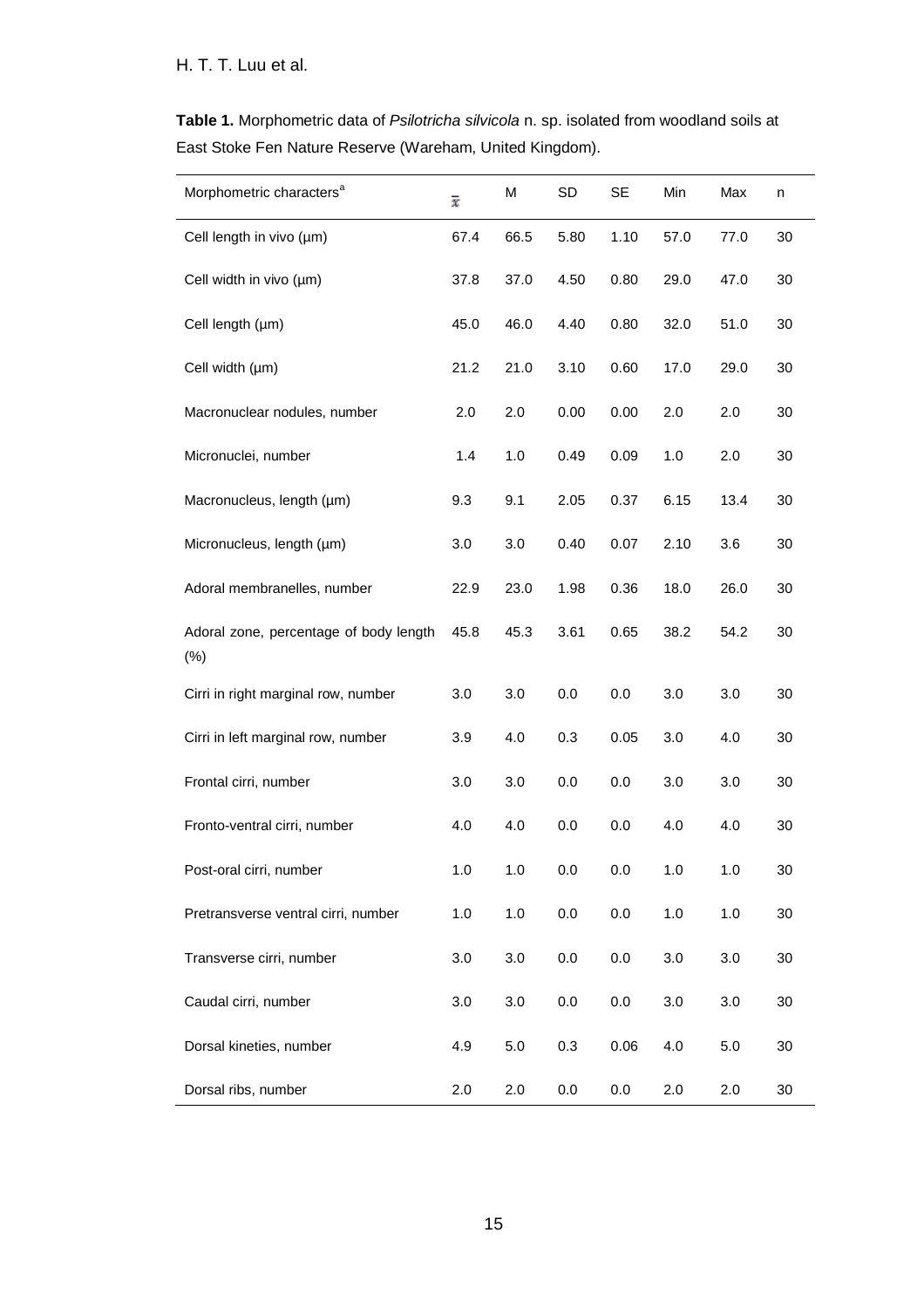$\bar{x}$ : arithmetic mean; M: median; SD: standard deviation; SE: standard error; Min: minimum; Max: maximum; n: number of individuals investigated. <sup>a</sup>Data based, if not mentioned otherwise, on mounted, protargol-impregnated.